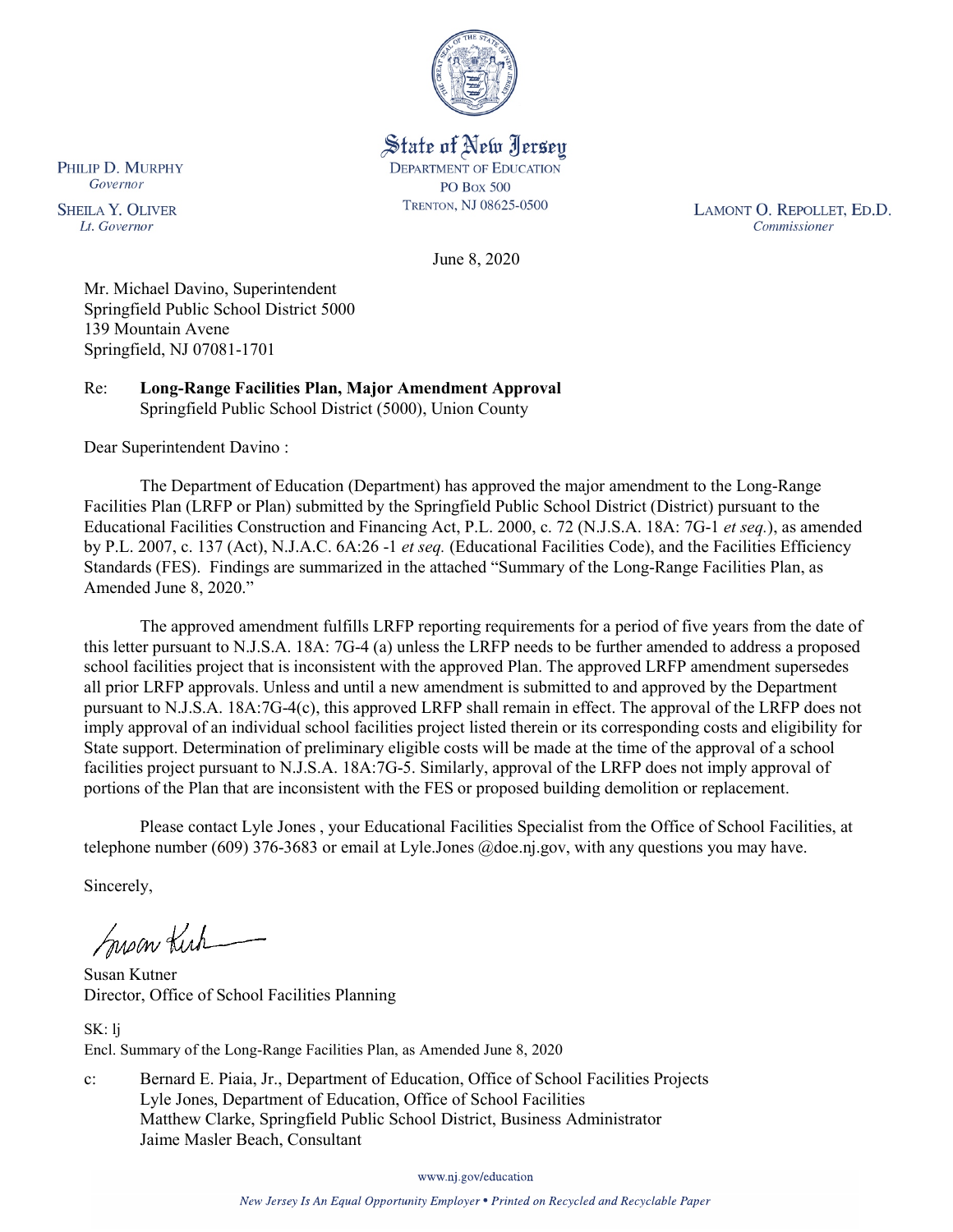# **Springfield Public School District (5000) Summary of the Long-Range Facilities Plan, as Amended June 8, 2020**

The Department of Education (Department) has completed its review of the major amendment to the Long-Range Facilities Plan (LRFP or Plan) submitted by the Springfield Public School District (District) pursuant to the Educational Facilities Construction and Financing Act, P.L. 2000, c. 72 (N.J.S.A. 18A: 7G-1 *et seq.*), as amended by P.L. 2007, c. 137 (Act), N.J.A.C. 6A:26-1 et seq. (Educational Facilities Code), and the Facilities Efficiency Standards (FES).

The following provides a summary of the District's approved amended LRFP. The summary is based on the standards set forth in the Act, the Educational Facilities Code, the FES, District-reported information in the Department's LRFP reporting system, and supporting documentation. The referenced reports in *italic* text are standard reports available on the Department's LRFP website.

### **1. Inventory Overview**

The District is classified as a Regular Operating District (ROD) for funding purposes. It provides services for students in grades PK-12.

The District identified existing and proposed schools, sites, buildings, rooms, and site amenities in its LRFP. Table 1 lists the number of existing and proposed district schools, sites, and buildings. Detailed information can be found in the *School Asset Inventory Report* and the *Site Asset Inventory Report.*

**As directed by the Department, school facilities projects that have received initial approval by the Department and have been approved by the voters, if applicable, are represented as "existing" in the LRFP.** Approved projects that include new construction and/or the reconfiguration/reassignment of existing program space are as follows: n/a.

|  |  | Table 1: Number of Schools, School Buildings, and Sites |  |
|--|--|---------------------------------------------------------|--|
|--|--|---------------------------------------------------------|--|

|                                              | <b>Existing</b> | <b>Proposed</b> |
|----------------------------------------------|-----------------|-----------------|
| Number of Schools (assigned DOE school code) |                 |                 |
| Number of School Buildings <sup>1</sup>      |                 |                 |
| Number of Non-School Buildings <sup>2</sup>  |                 |                 |
| Number of Vacant Buildings                   |                 |                 |
| Number of Sites                              |                 |                 |

*1 Includes district-owned buildings and long-term leases serving students in district-operated programs 2 Includes occupied district-owned buildings not associated with a school, such as administrative or utility buildings*

Based on the existing facilities inventory submitted by the District:

- Schools using leased buildings (short or long-term):  $n/a$
- Schools using temporary classroom units (TCUs), excluding TCUs supporting construction: n/a
- Vacant/unassigned school buildings:  $n/a$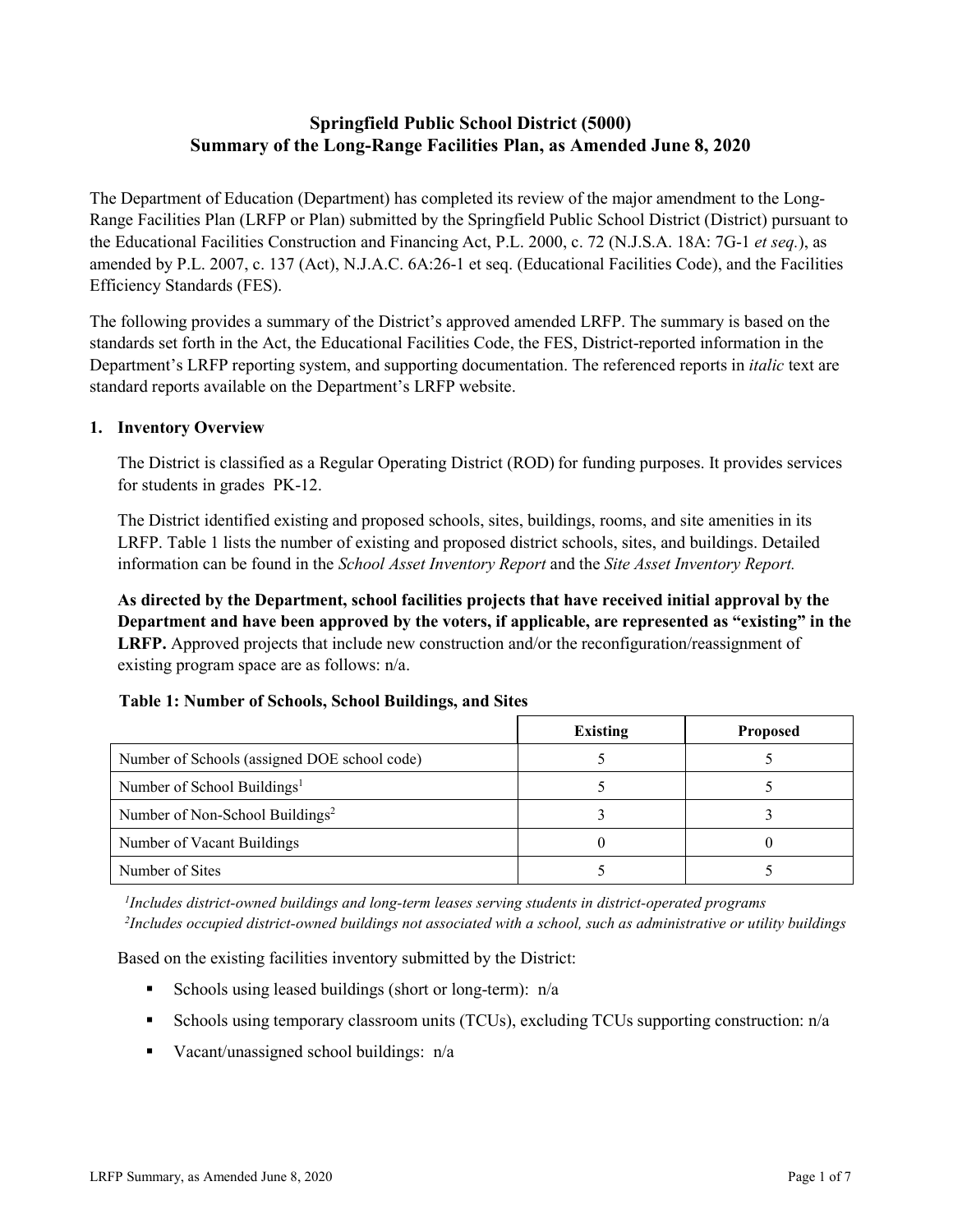**FINDINGS** The Department has determined that the proposed inventory is adequate for approval of the District's LRFP amendment. However, the LRFP determination does not imply approval of an individual school facilities project listed within the LRFP; the District must submit individual project applications for project approval.

# **2. District Enrollments**

The District determined the number of students, or "proposed enrollments," to be accommodated for LRFP planning purposes on a district-wide basis and in each school.

The Department minimally requires the submission of a standard cohort-survival projection using historic enrollment data from the Application for School State Aid (ASSA) or NJ Smart. The cohort-survival method projection method forecasts future students based upon the survival of the existing student population as it moves from grade to grade. A survival ratio of less than 1.00 indicates a loss of students, while a survival ratio of more than 1.00 indicates the class size is increasing. For example, if a survival ratio tracking first to second grade is computed to be 1.05, the grade size is increasing by 5% from one year to the next. The cohort-survival projection methodology works well for communities with stable demographic conditions. Atypical events impacting housing or enrollments, such as an economic downturn that halts new housing construction or the opening of a charter or private school, typically makes a cohort-survival projection less reliable.

#### **Proposed enrollments are based on a standard cohort-survival enrollment projection.**

Adequate supporting documentation was submitted to the Department to justify the proposed enrollments. Table 2 provides a comparison of existing and projected enrollments. All totals include special education students.

|                              | <b>Existing Enrollments</b> | <b>District Proposed Enrollments</b> |
|------------------------------|-----------------------------|--------------------------------------|
| <b>Grades</b>                | 2019-20                     | 2024-25                              |
| PK (excl. private providers) | 68                          | 91                                   |
| Grades K-5                   | 1,009                       | 97                                   |
| Grades 6-8                   | 532                         | 485                                  |
| Grades 9-12                  | 611                         | 633                                  |
| <b>Totals</b>                | 2,220                       | 2,183                                |

#### **Table 2: Enrollments**

**FINDINGS** The Department has determined the District's proposed enrollments to be acceptable for approval of the District's LRFP amendment. The Department will require a current enrollment projection at the time an application for a school facilities project is submitted incorporating the District's most recent enrollments in order to verify that the LRFP's planned capacity is appropriate for the updated enrollments.

#### **3. District Practices Capacity**

Based on information provided in the room inventories, *District Practices Capacity* was calculated for each school building to determine whether adequate capacity is proposed for the projected enrollments based on district scheduling and class size practices. The capacity totals assume instructional buildings can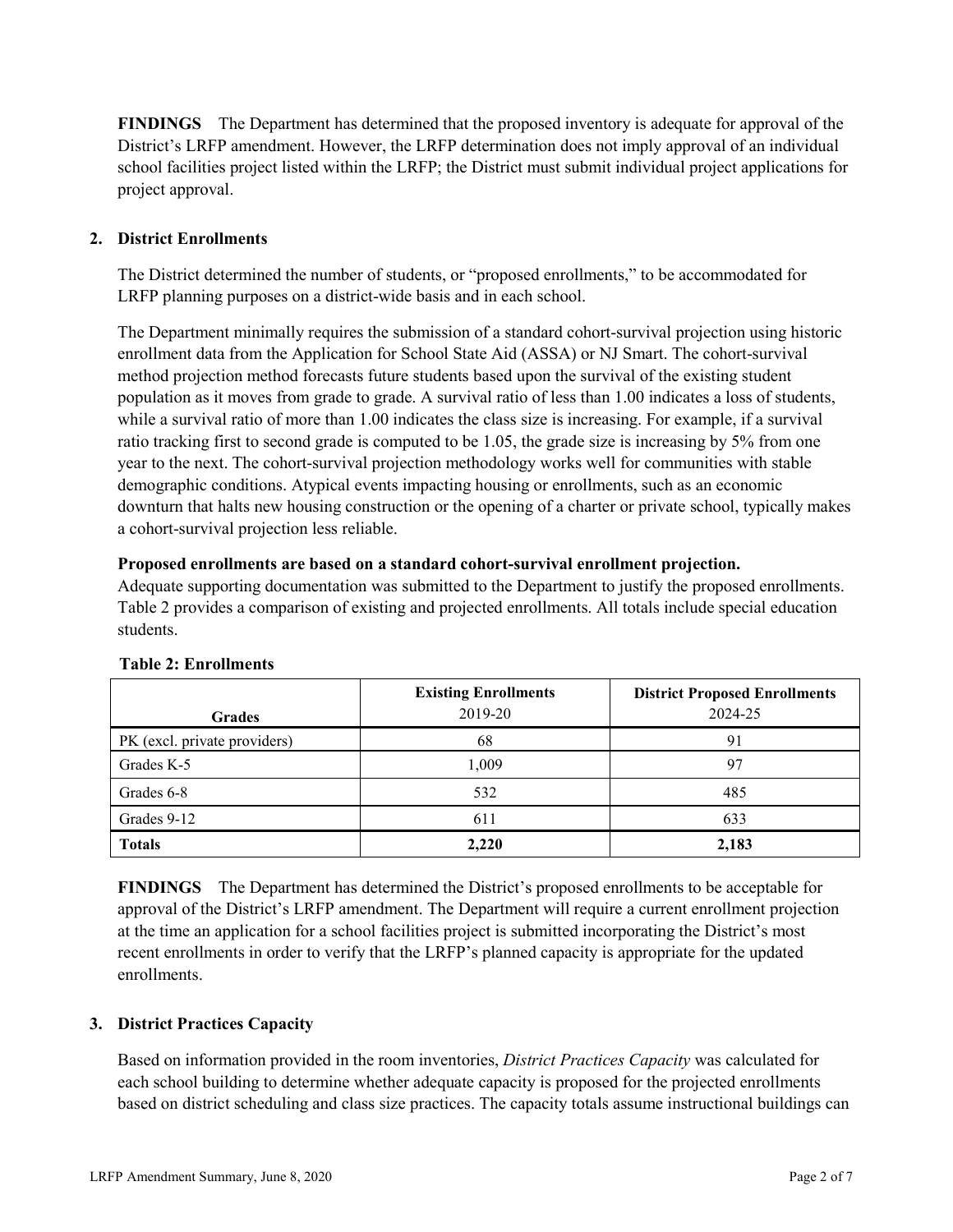be fully utilized regardless of school sending areas, transportation, and other operational issues. The calculations only consider district-owned buildings and long-term leases; short term leases and temporary buildings are excluded. A capacity utilization factor of 90% for classrooms serving grades K-8 and 85% for classrooms serving grades 9-12 is applied in accordance with the FES. No capacity utilization factor is applied to preschool classrooms.

In certain cases, districts may achieve adequate District Practices Capacity to accommodate enrollments but provide inadequate square feet per student in accordance with the FES, resulting in educational adequacy issues and "Unhoused Students." Unhoused students are considered in the "Functional Capacity" calculations used to determine potential State support for school facilities projects and are analyzed in Section 4.

Table 3 provides a summary of proposed enrollments and existing and proposed District-wide capacities. Detailed information can be found in the LRFP website reports titled *FES and District Practices Capacity Report, Existing Rooms Inventory Report, and Proposed Rooms Inventory Report.*

| <b>Grades</b>     | <b>Proposed</b><br><b>Enrollments</b> | <b>Existing</b><br><b>District</b><br><b>Practices</b><br>Capacity | <b>Existing</b><br>Deviation* | <b>Proposed</b><br><b>District</b><br><b>Practices</b><br>Capacity | Proposed<br>Deviation* |
|-------------------|---------------------------------------|--------------------------------------------------------------------|-------------------------------|--------------------------------------------------------------------|------------------------|
| Elementary (PK-5) | 1,121                                 | 1,219.35                                                           | 98.35                         | 1,219.35                                                           | 98.35                  |
| Middle $(6-8)$    | 533                                   | 552.25                                                             | 19.25                         | 513.15                                                             | $-19.85$               |
| High $(9-12)$     | 641                                   | 491.35                                                             | 150.35                        | 777.75                                                             | 136.75                 |
| <b>Totals</b>     | 2,295                                 | 2,562.95                                                           | 867.95                        | 2,510.25                                                           | 215.25                 |

**Table 3: District Practices Capacity Analysis**

*\* Positive numbers signify surplus capacity; negative numbers signify inadequate capacity. Negative values for District Practices capacity are acceptable for approval if proposed enrollments do not exceed 100% capacity utilization.*

Considerations:

- **Based on the proposed enrollments and existing room inventories, the District is projected to have** inadequate capacity for the following grade groups, assuming all school buildings can be fully utilized: n/a
- Adequate justification has been provided by the District if the proposed capacity for a school significantly deviates from the proposed enrollments. Generally, surplus capacity is acceptable for LRFP approval if additional capacity is not proposed through new construction.

**FINDINGS**The Department has determined that proposed District capacity, in accordance with the proposed enrollments, is adequate for approval of the District's LRFP amendment. The Department will require a current enrollment projection at the time an application for a school facilities project is submitted, incorporating the District's most recent Fall Enrollment Report, in order to verify that the LRFP's planned capacity meets the District's updated enrollments.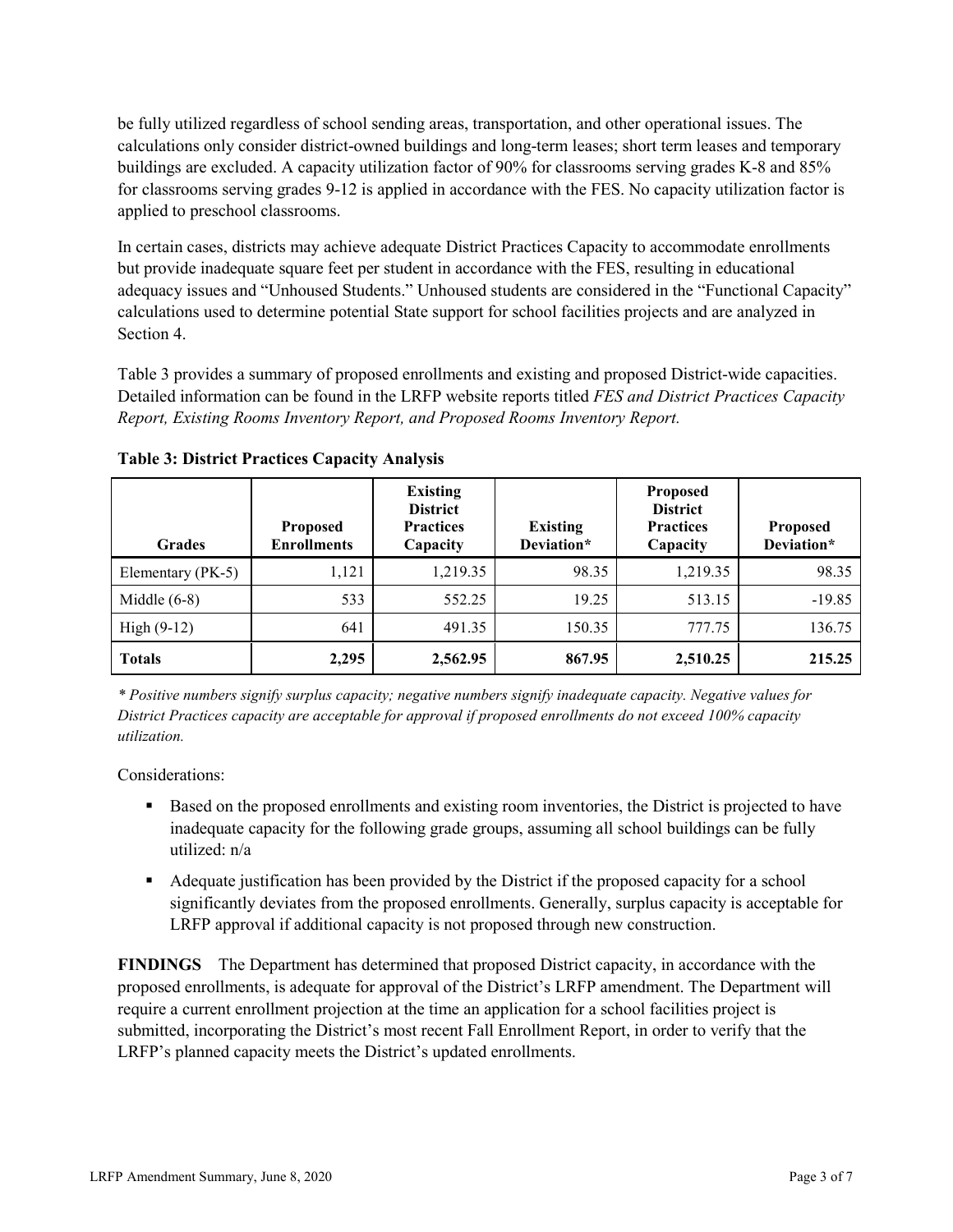### **4. New Construction Funding Eligibility**

*Functional Capacity* was calculated and compared to the proposed enrollments to provide a **preliminary estimate** of Unhoused Students and new construction funding eligibility. **Final determinations will be made at the time of project application approvals.**

*Functional Capacity* is the adjusted gross square footage of a school building *(total gross square feet minus excluded space)* divided by the minimum area allowance per full-time equivalent student for the grade level contained therein. *Unhoused Students* is the number of students projected to be enrolled in the District that exceeds the Functional Capacity of the District's schools pursuant to N.J.A.C. 6A:26-2.2(c). *Excluded Square Feet* includes (1) square footage exceeding the FES for any pre-kindergarten, kindergarten, general education, or self-contained special education classroom; (2) grossing factor square footage *(corridors, stairs, mechanical rooms, etc.)* that exceeds the FES allowance, and (3) square feet proposed to be demolished or discontinued from use. Excluded square feet may be revised during the review process for individual school facilities projects.

Table 4 provides a preliminary assessment of the Functional Capacity, Unhoused Students, and Estimated Maximum Approved Area for Unhoused Students for each FES grade group. The calculations exclude temporary facilities and short-term leased buildings. School buildings proposed for whole or partial demolition or reassignment to a non-school use are excluded from the calculations pending project application review. If a building is proposed to be reassigned to a different school, the square footage is applied to the proposed grades after reassignment. Buildings that are not assigned to a school are excluded from the calculations. In addition, only preschool students eligible for state funding (former ECPA students) are included. Detailed information concerning the calculations can be found in the *Functional Capacity and Unhoused Students Report* and the *Excluded Square Footage Report.*

|                                                | $PK/K-5$ | $6 - 8$  | $9 - 12$ | <b>Total</b> |
|------------------------------------------------|----------|----------|----------|--------------|
| PK Eligible Students/K-12 Proposed Enrollments | 1,050    | 533      | 641      |              |
| FES Area Allowance (SF/student)                | 125.00   | 134.00   | 151.00   |              |
| <b>Prior to Completion of Proposed Work:</b>   |          |          |          |              |
| <b>Existing Gross Square Feet</b>              | 134,832  | 90,294   | 179,680  | 404,796      |
| Adjusted Gross Square Feet                     | 124,861  | 89,688   | 171,012  | 385,561      |
| <b>Adjusted Functional Capacity</b>            | 998.89   | 669.31   | 1,132.53 |              |
| <b>Unhoused Students</b>                       | 51.12    | 0.00     | 0.00     |              |
| Est. Max. Area for Unhoused Students           | 6,390.00 | 0.00     | 0.00     |              |
| <b>After Completion of Proposed Work:</b>      |          |          |          |              |
| Gross Square Feet                              | 143,463  | 97,451   | 173,238  | 414,152      |
| New Gross Square Feet                          | 10,380   | $\theta$ | $\theta$ | 10,380       |
| Adjusted Gross Square Feet                     | 135,241  | 89,688   | 171,012  | 395,491      |
| Functional Capacity                            | 1,081.90 | 669.31   | 1,132.57 |              |
| Unhoused Students after Construction           | 0.00     | 0.00     | 0.00     |              |
| Est. Max. Area Remaining                       | 0.00     | 0.00     | 0.00     |              |

| Table 4: Estimated Maximum Approved Area for Unhoused Students |  |  |  |
|----------------------------------------------------------------|--|--|--|
|----------------------------------------------------------------|--|--|--|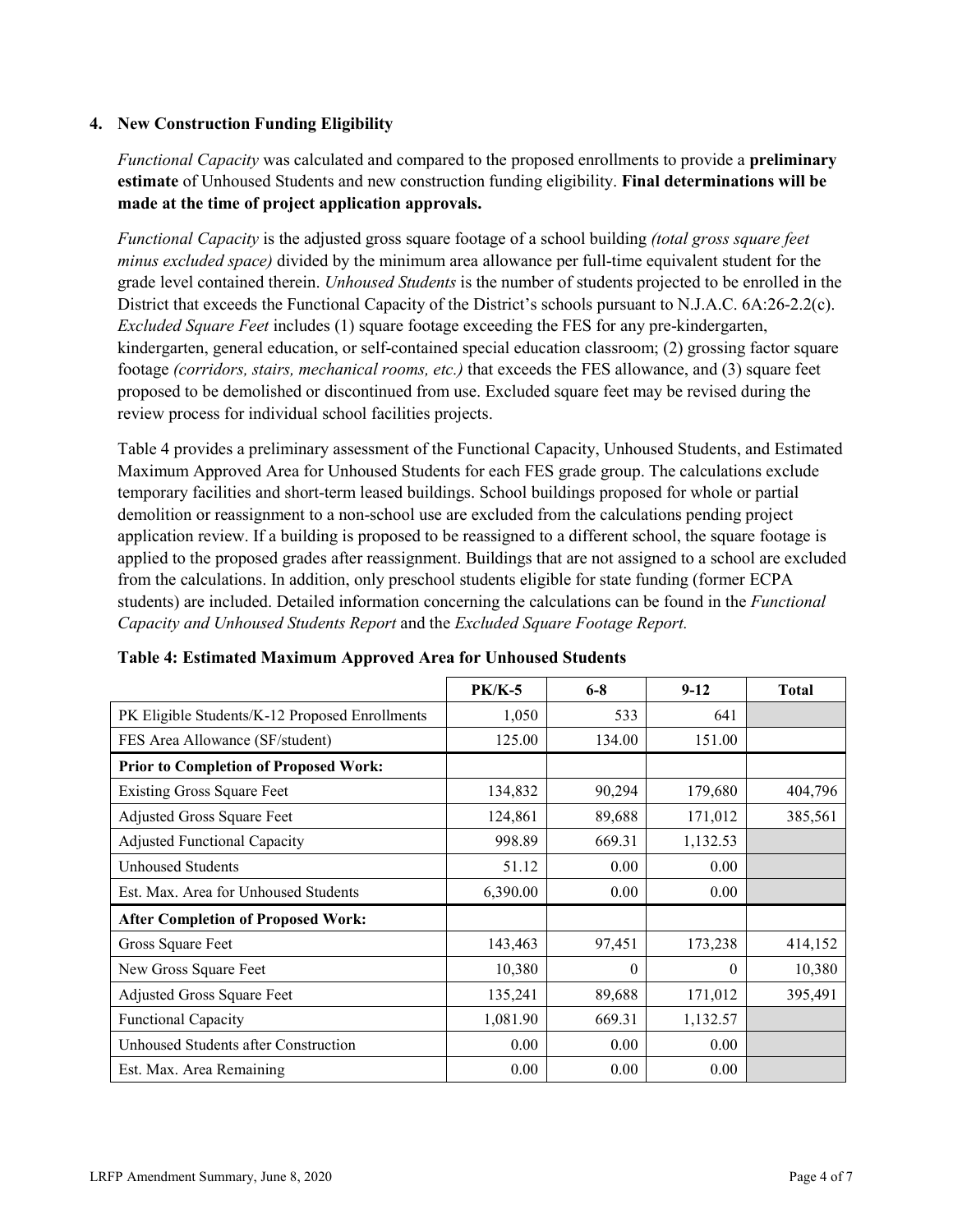Facilities used for non-instructional or non-educational purposes are ineligible for State support under the Act. However, projects for such facilities shall be reviewed by the Department to determine whether they are consistent with the District's LRFP and whether the facility, if it is to house students (full or part time) conforms to educational adequacy requirements. These projects shall conform to all applicable statutes and regulations.

Estimated costs represented in the LRFP by the District are for capital planning purposes only. The estimates are not intended to represent preliminary eligible costs or final eligible costs of approved school facilities projects.

Considerations:

- The District does not have approved projects pending completion, as noted in Section 1, that impact the Functional Capacity calculations.
- The Functional Capacity calculations *exclude* square feet proposed for demolition or discontinuation for the following FES grade groups and school buildings pending a feasibility study and project review: n/a .
- Based on the preliminary assessment, the District has Unhoused Students prior to the completion of proposed work for the following FES grade groups: PK-5.
- New construction is proposed for the following FES grade groups: PK-5.
- **Proposed new construction exceeds the estimated maximum area allowance for Unhoused** Students prior to the completion of the proposed work for the following grade groups: PK-5 .
- The District, based on the preliminary LRFP assessment, will not have Unhoused Students after completion of the proposed LRFP work. If the District is projected to have Unhoused Students, adequate justification has been provided to confirm educational adequacy in accordance with Section 6 of this determination.

**FINDINGS** Functional Capacity and Unhoused Students calculated in the LRFP are preliminary estimates. Preliminary Eligible Costs (PEC) and Final Eligible Costs (FEC) will be included in the review process for specific school facilities projects. A feasibility study undertaken by the District is required if building demolition or replacement is proposed per N.J.A.C. 6A:26-2.3(b)(10).

# **5. Proposed Work**

The District assessed program space, capacity, and physical plant deficiencies to determine corrective actions. Capital maintenance, or *"system actions,"* address physical plant deficiencies due to operational, building code, and /or life cycle issues. Inventory changes, or *"inventory actions,*" add, alter, or eliminate sites, site amenities, buildings, and/or rooms.

The Act (N.J.S.A. 18A:7G-7b) provides that all school facilities shall be deemed suitable for rehabilitation unless a pre-construction evaluation undertaken by the District demonstrates to the satisfaction of the Commissioner that the structure might pose a risk to the safety of the occupants even after rehabilitation or that rehabilitation is not cost-effective. Pursuant to N.J.A.C. 6A:26-2.3(b)(10), the Commissioner may identify school facilities for which new construction is proposed in lieu of rehabilitation for which it appears from the information presented that new construction is justified, provided, however, that for such school facilities so identified, the District must submit a feasibility study as part of the application for the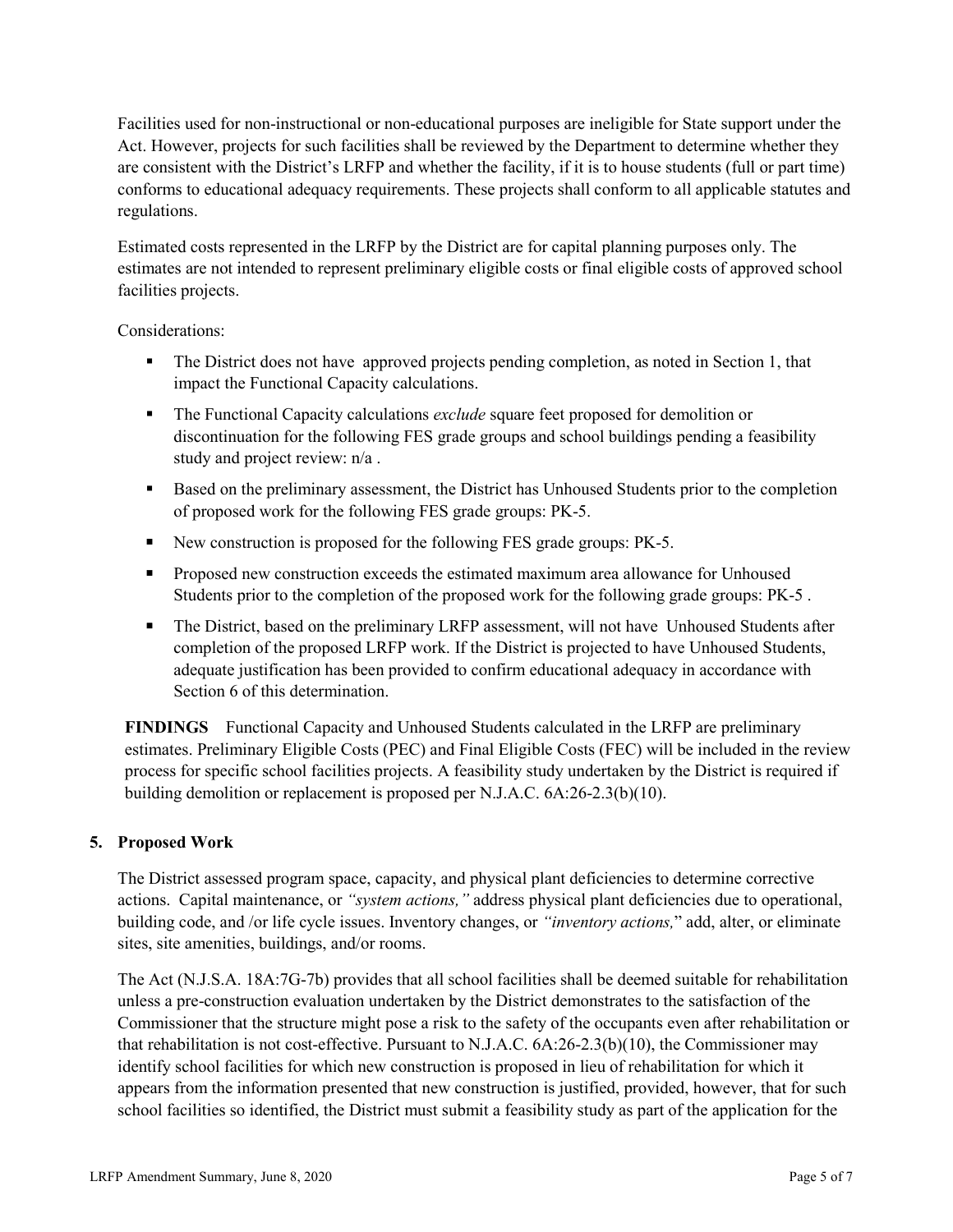specific school facilities project. The cost of each proposed building replacement is compared to the cost of additions or rehabilitation required to eliminate health and safety deficiencies and to achieve the District's programmatic model.

Table 5 lists the scope of work proposed for each school based on the building(s) serving their student population. Proposed inventory changes are described in the LRFP website reports titled *"School Asset Inventory Report and "Proposed Room Inventory Report."* Information concerning proposed systems work, or capital maintenance can be found in the "LRFP Systems Actions Summary Report".

With the completion of the proposed work, the following schools are proposed to be eliminated:  $n/a$ ; the following schools are proposed to be added: n/a .

| <b>Proposed Scope of Work</b>                                                                  | <b>Applicable Schools</b>                                |
|------------------------------------------------------------------------------------------------|----------------------------------------------------------|
| Renovation only (no new construction)                                                          |                                                          |
| System actions only (no inventory actions)                                                     | Caldwell Elementary (070), Sandmeier<br>Elementary (090) |
| Existing inventory actions only (no systems actions)                                           | n/a                                                      |
| Systems and inventory changes                                                                  | Gaudineer Middle (060), Dayton HS (010)                  |
| New construction                                                                               |                                                          |
| Building addition only (no systems or existing inventory actions)                              | n/a                                                      |
| Renovation and building addition (system, existing inventory,<br>and new construction actions) | Walton Elementary (050)                                  |
| New building on existing site                                                                  | n/a                                                      |
| New building on new or expanded site                                                           | n/a                                                      |
| Site and building disposal (in addition to above scopes)                                       |                                                          |
| Partial building demolition                                                                    | n/a                                                      |
| Whole building demolition                                                                      | n/a                                                      |
| Site and building disposal or discontinuation of use                                           | n/a                                                      |

**FINDINGS** The Department has determined that the proposed work is adequate for approval of the District's LRFP amendment. However, Department approval of proposed work in the LRFP does not imply the District may proceed with a school facilities project. The District must submit individual project applications with cost estimates for Department project approval. Both school facilities project approval and other capital project review require consistency with the District's approved LRFP.

#### **6. Proposed Room Inventories and the Facilities Efficiency Standards**

The District's proposed school buildings were evaluated to assess general educational adequacy in terms of compliance with the FES area allowance pursuant to N.J.A.C. 6A:26-2.2 and 2.3.

District schools proposed to provide less square feet per student than the FES after the completion of proposed work as indicated in Table 5 are as follows: n/a

**FINDINGS** The Department has determined that the District's proposed room inventories are adequate for LRFP approval. If school(s) are proposed to provide less square feet per student than the FES area allowance, the District has provided justification indicating that the educational adequacy of the facility